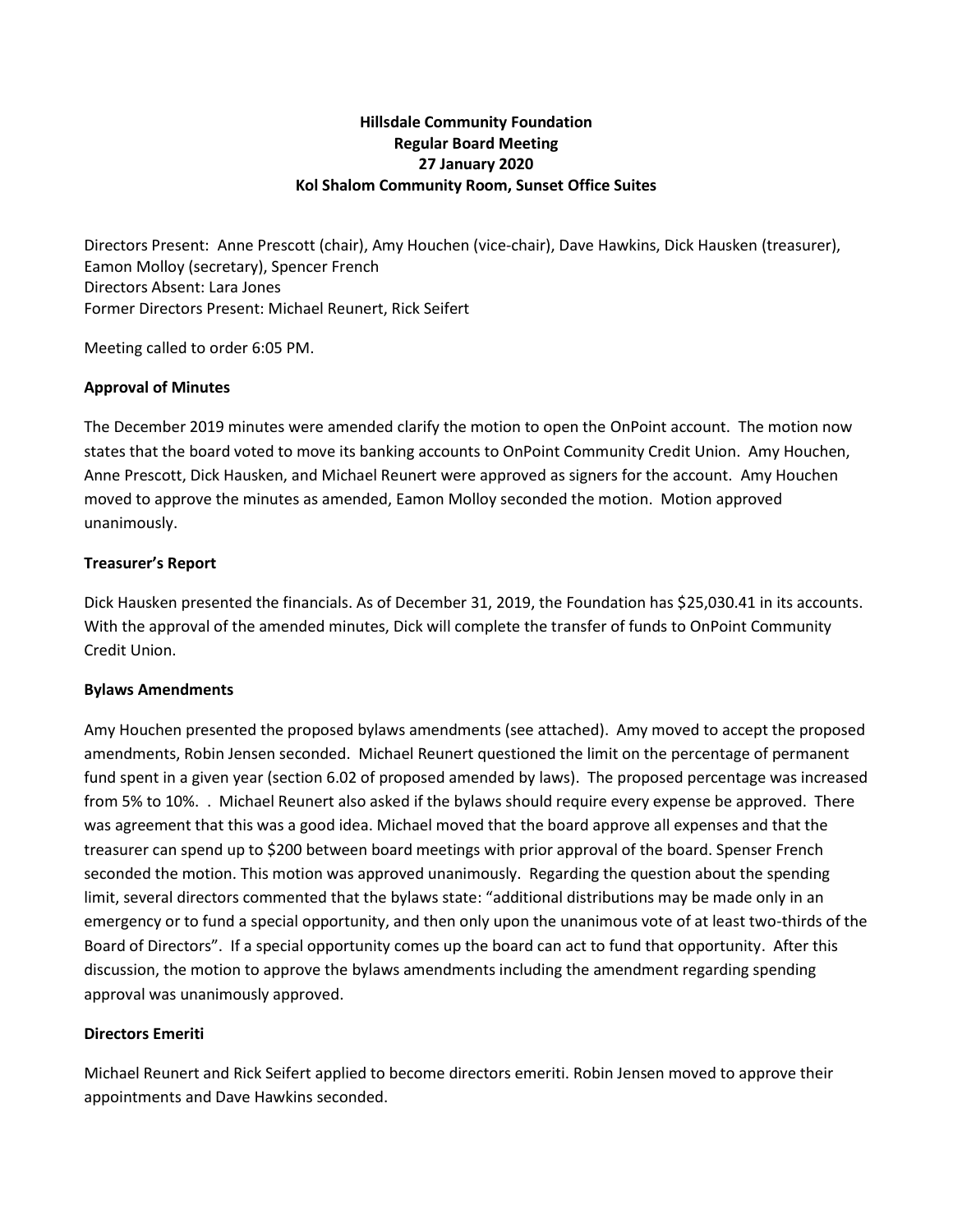#### **Insurance Update**

Anne Houchen will contact Hillsdale NA regarding insurance coverage for the Egg Hunt. Dick Hausken will research what insurance we currently have.

#### **Events Committee**

Robin Jensen reported that the Josh Kadish Community Stage Planning Meeting will be on February 3, 2020, 7:00pm-9:00pm in the Watershed Community Room.

Anne Houchen presented the regulations covering events in a city park.

There was a discussion regarding sponsorship and sponsorship recognition. There is a concern from some directors regarding what kind of sponsors the Foundation wants and how to recognize the sponsorship. Spenser French proposed that the Board decide what events need sponsors and then set up sponsorship guidelines. There was general agreement with no motion.

Side note: there is graffiti on the stage. It is Hillsdale Food Cart Park's responsibility but the usual suspects could help in the cleanup. The anti-graffiti coating does appear to be working as cleanups have been successful. Anne will find out if the coating needs to be reapplied.

## **Communications Committee**

Anne Houchen nominated Robin Jensen as web manager. Michael Reunert seconded. Motion approved unanimously. Robin commented that she will need help with Facebook postings.

There was a discussion regarding marketing. Dave Hawkins commented that the board needs to know what the organization wants to do. Events identify the activities the foundation wants to promote. It is hard to market the organization without knowing what the vision or the history of the foundation and its past activities (other than the Book Sale). Michael Reunert gave an overview of the history of the foundation and its activities. Several directors suggested a visioning session to clearly identify what the board wants to do and then create a messaging strategy to promote the foundation.

## **Archives**

Amy Houchen asked how we can archive our documents. There is general agreement that Google Docs is the best way to store the archives. Eamon Molloy will help upload the documents to Google Docs.

## **Community Solar**

Amy has scheduled a meeting with Commissioner Sharon Meiran on February 14<sup>th</sup> to discuss solar opportunities and activities. PUC has finalized procedures on community solar projects.

## **Gardening Committee**

The planters need new plants. Lara Jones is planning a plant exchange and plant donation. There will be a wish list of plants for those who wish to donate.